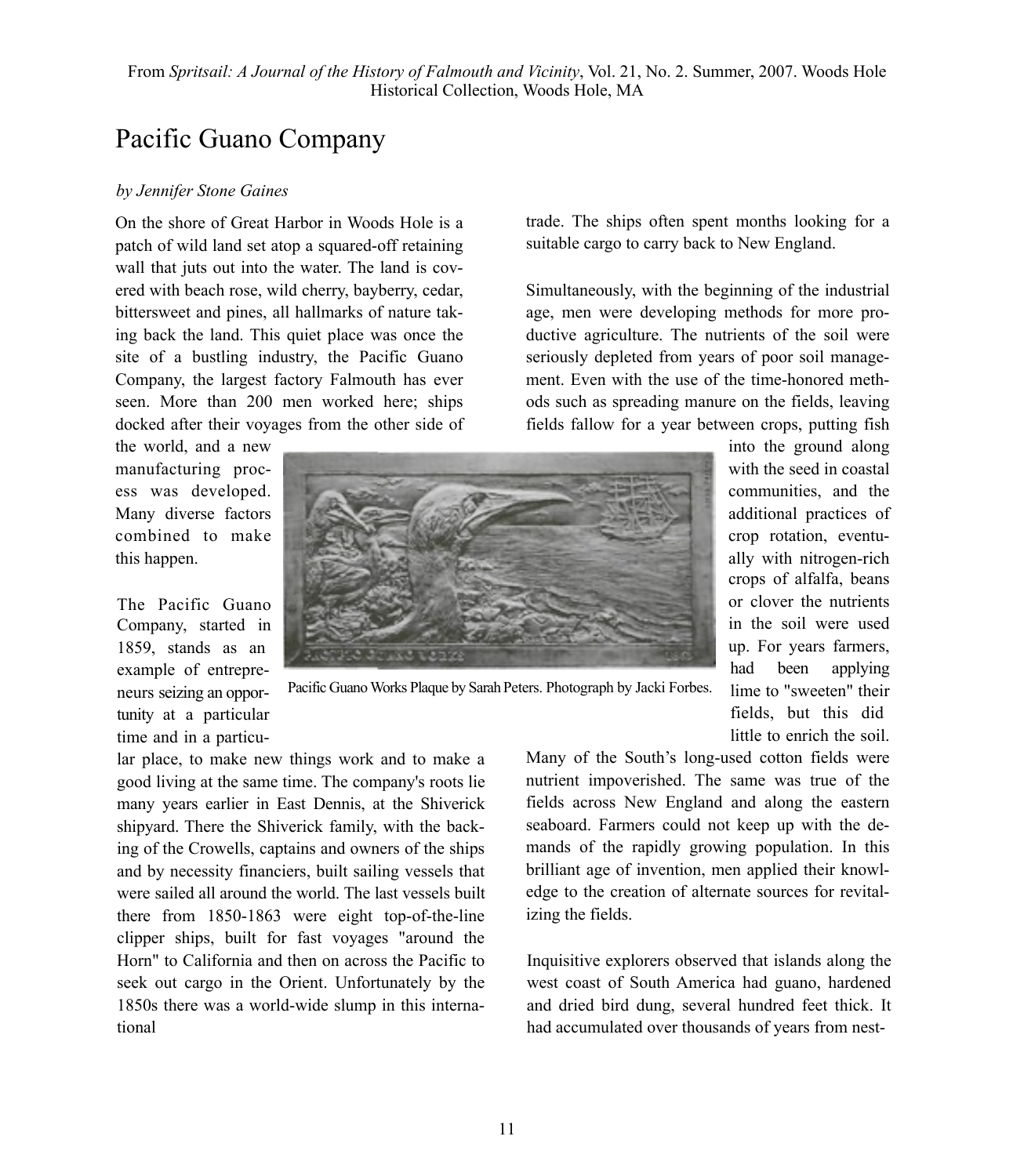

Etching of the Pacific Guano Company from the 1877 Report by Commissioner Spencer F. Baird of the U.S. Commission of Fish and Fisheries. Courtesy WHHC.

ing colonies of sea-birds. Guano, high in nitrogen and phosphorus nutrients, was tried as a fertilizer, and declared successful, ten times richer than manure. Much less effort was required of the farmer to spread guano on the fields than to spread the equivalent amount of nutrient enrichment from cart-loads of manure. The beginning of the fertilizer industry had come.

The stage was set for Cape Codders to enter. In 1852 Cape Cod ships carried guano from the Pacific to Ireland, Europe and the east coast of the United States. The Peruvian government was charging what seemed exorbitant rates for guano from their Chincha islands. Also they were using what amounted to slave labor from China to mine the guano; most of the workers died at the site.

After years of experience at getting the best cargo for their ships, at finding opportunities, the Yankees were quick to see that they might do even better financially if they could

own both the guano supply and fertilizer production.

The U.S. government stepped in to support the guano industry. In 1856 Congress passed the U.S. Guano Act stating that U.S. citizens could claim any uninhabited guano island in the world that was not claimed by another country as a U.S. possession, and have exclusive rights to mine guano. The U.S. Navy was directed to back up this claim. Companies could use this protection to explore and claim other islands. This allowed Prince Sears Crowell, ship's captain, head of the Crowell family of Cape Cod and outspoken abolitionist, to avoid the Peru-

vian labor practices he abhorred. As an additional bonus, he and other ship owners could guarantee cargo for their clipper ships.

The Crowells and Shivericks, joining with the Boston firm of Glidden and Williams, formed the Pacific



Pacific Guano Company was founded in 1863 bringing the industrial era to Woods Hole. Courtesy WHHC.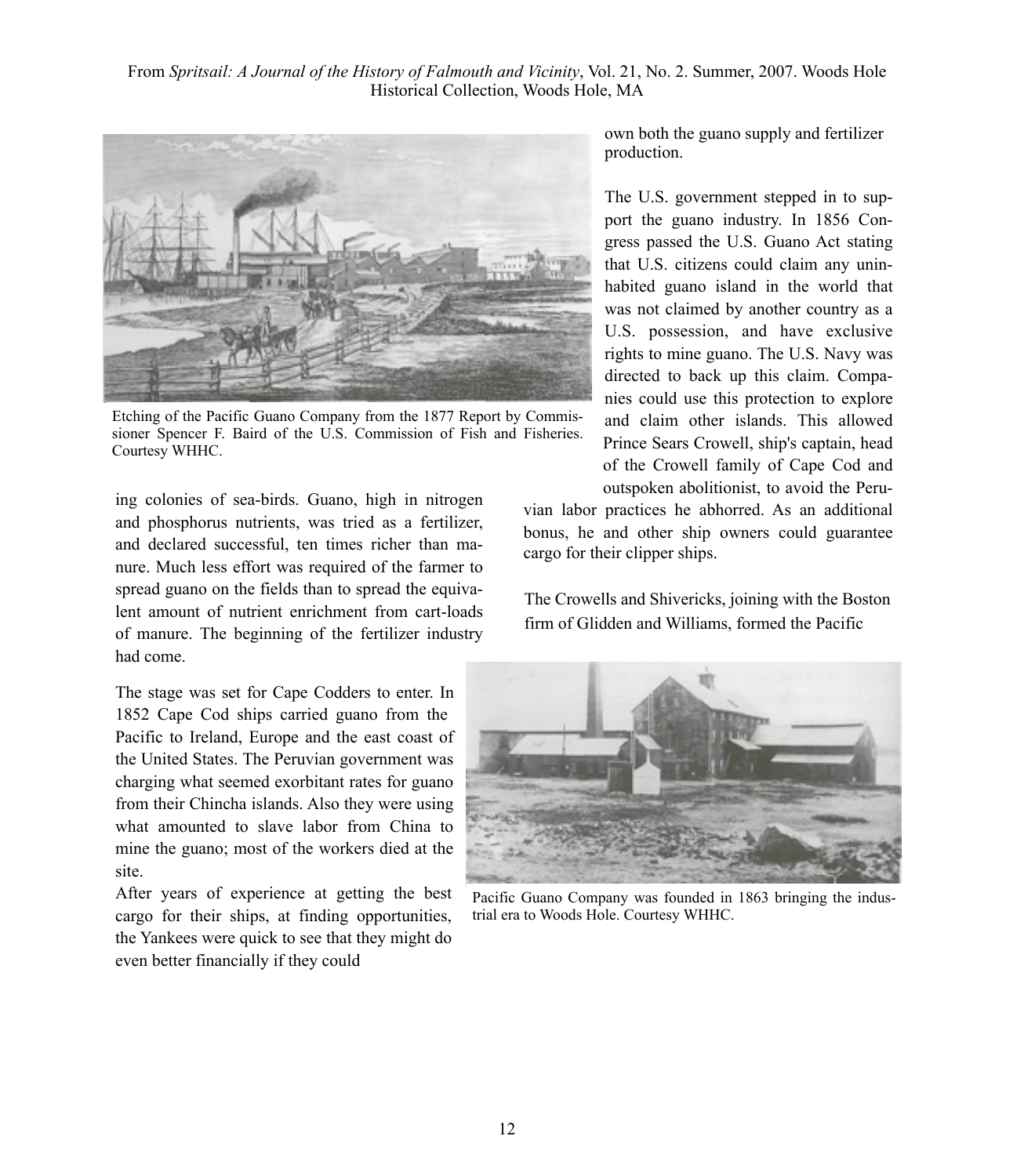Guano Company in 1859. Under the U.S. Guano Act, the Pacific Guano Company claimed the Howland Islands at the equator in the Pacific for their own use. They searched Cape Cod for the best spot for their factory, and chose Woods Hole, the only natural deep water harbor. They bought several acres on Long Neck, the peninsula stretching out to the west off the end of Woods Hole. Until then it had been used only for sheep pasture. They built a granite retaining wall to create a deep water dock,

pushed earth in behind it, and built their first factory upon it in 1863.

One of the Crowell sons came to Woods Hole as the company's chemist, charged with adding improvements to plain guano to make an even more effective fertilizer. One of the Shiverick sons came to be superintendent. Housing was constructed. Men, many of them recent Irish immigrants, were hired. The ships started to come in from the Pacific



scrap to mix with the guano to make a perfect fertilizer. Supplemented by fish from Rhode Island and Connecticut waters, 10,000 tons of fish were used in a single year. Production started on the fertilizers. In the southwest breeze, a fine stink swept across the village of Woods Hole. The indus-

In the first few years of operation, the Pacific Guano Company had 33 ships hauling guano off

> Islands. Six of these were lost on the return voyage. Two were captured by Confederate forces during the Civil War.

By 1867 the guano at the Howland Islands had been mined out. The company then claimed Swan Island in the western Caribbean off Honduras, and also bought nearby Navassa Island. In 1867, thick beds of "rock phosphate," a p h o s p h o r u s rich layer de-

1908 Barnstable County Map of Penzance Point showing the peninsula subdivided after the demise of the Guano Works. The arrow, superimposed on the map, points to the location of the Pacific Guano Company. Courtesy WHHC.

with guano. The local fish market was contracted to provide menhaden and other fish

posited by ancient seas, were discovered in South Carolina.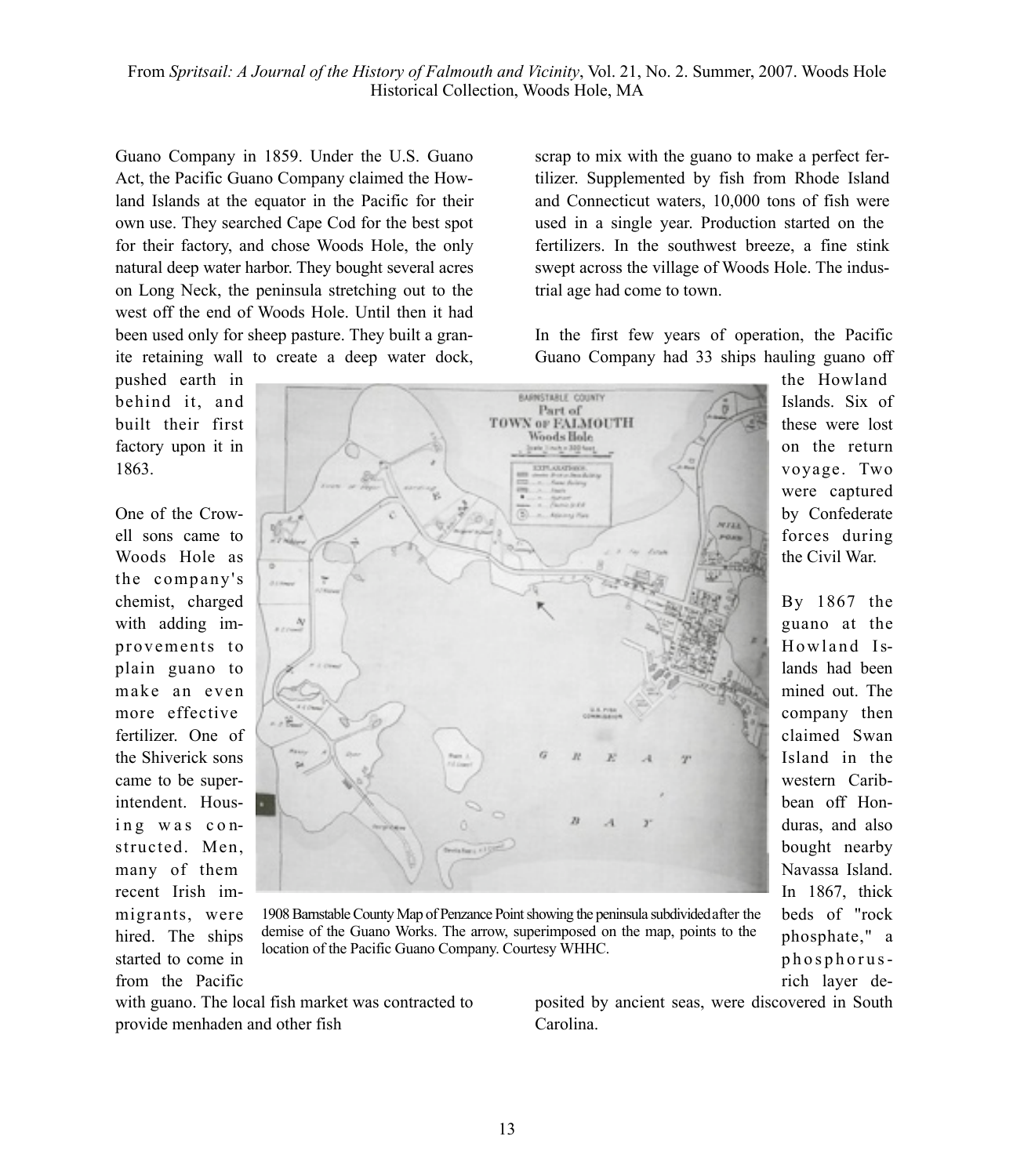

When Mary Shiverick built her house on Fern Lane in Woods Hole in the early 1950s, she placed tiles around her new fireplace showing the clipper ships built by her family. The *Webfoot,* shown here, was built in 1856 and is one of the eight Shiverick ships that brought guano to the Pacific Guano Company. Photo by Jacki Forbes.

Again the Cape Codders were quick to adapt. They changed their equipment and formulas, bought

Chisholm Island in South Carolina and built a rock crushing plant. Sulphuric acid was necessary to make the rock phosphate soluble in water, so a separate but adjacent building for the production of the acid was erected in Woods Hole. In 1869 the Pacific Guano Company built a second factory in Charleston, South Carolina. The company prospered, often showing profits of 20% per year.

The first fertilizer was carried by ship to other ports. With the help of Woods Hole's influential "first summer resident" Joseph Story Fay and other entrepreneurs, the railroad, which already had come as far as Monument Beach, was extended into Falmouth and down to Woods Hole in 1872. Wagons would carry

the 200 lb. bags of fertilizer from the factory to the railroad station across the wooden bridge spanning the Eel Pond channel which had been built just a few decades before when the main street was the center of the whaling industry. The village fathers saw that the weight of the fertilizer wagons was too much for the old bridge and replaced it with a new sturdy stone bridge.

The company thrived. At the Centennial exposition in Philadelphia in 1876, the company had its own booth, a sort of Chinese gazebo, and they sang the praises of their products. It was a wonderful, optimistic time for ingenuity and progress.

As the company grew, so did the town. In 1850 Woods Hole had a population of 200; by 1880 the population had



The Pacific Guano Pavilion at the Centennial Exposition of 1876, held in Philadelphia, PA. The company's pavilion, with its oriental architecture and exotic plants was designed to showcase the quality of the company's fertilizer. Courtesy WHHC.